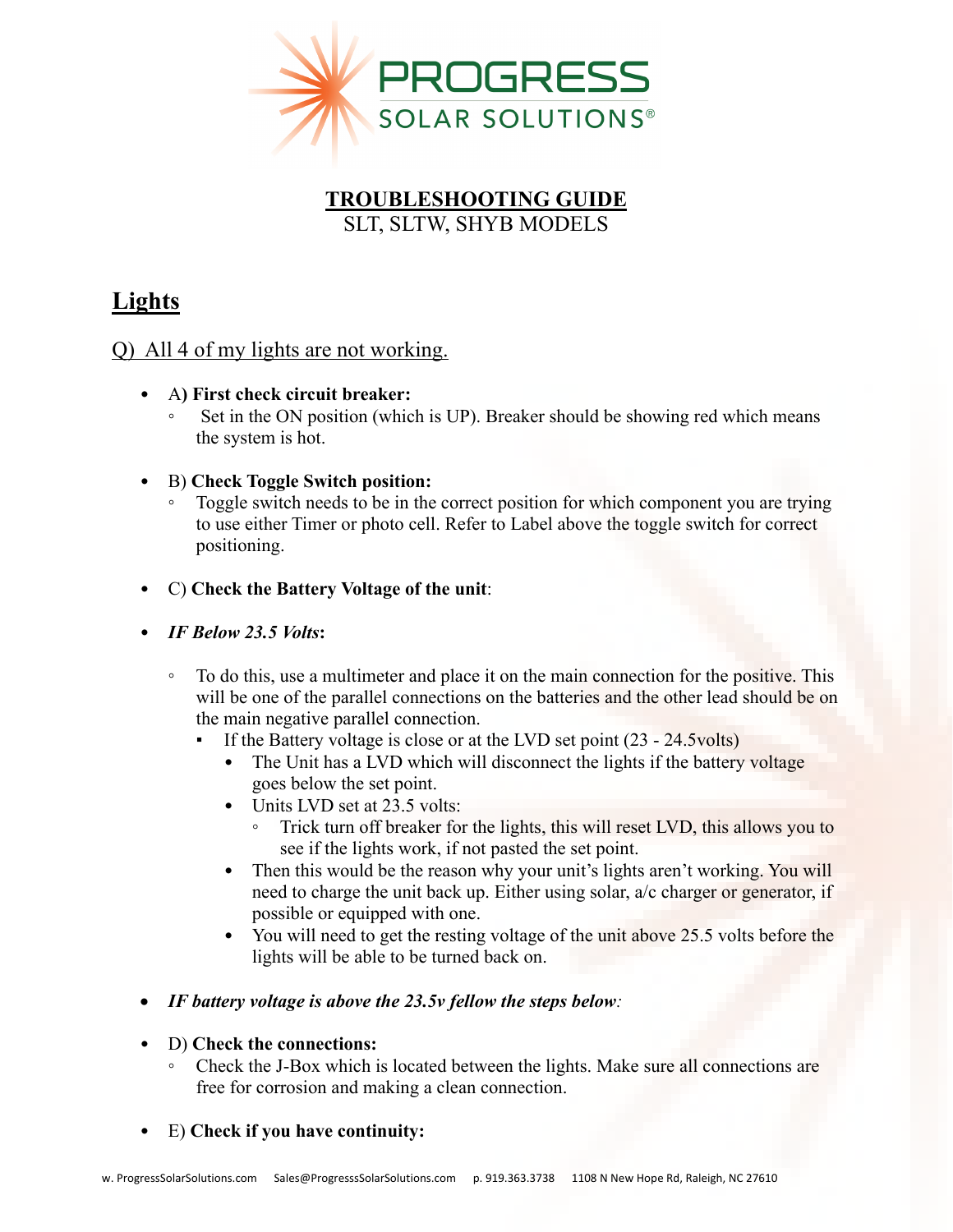

- You will want to check the continuity going from the front box going to the lights to make sure you don't have a cut wire somewhere on the 12/4 coil cable.
	- To do this locate the color wires in the J-Box in between the lights. Using 1 lead place it on 1 colored wire and the other lead on the same-colored wire in the control box. You will need a co-worker to help with this and listen for the tone on your multimeter. If you don't hear the tone, then you have a cut wire. You will need to either replace the cable or fix it before the lights will work again.
- If you have continuity in all the wires, then check continuity in the breakers.
	- To do this, Place one lead of the multimeter on the top side of the breaker and the other one on the bottom side. With the breaker on (up position) you should get a tone. If not then you may have a bad breaker.
- If you still have continuity read below
- F) **Check if the voltage is getting to your lights:**
	- If you checked the voltage on the batteries with you multimeter and say you have 26.5 volts DC, then you should be getting 25.5 volts DC to your lights. (1 volt drop because of wire travel) Check the connections inside the J-Box located between the lights for the voltage.

#### Q) Timer not working?

- A) **Refer to Timer guide with steps on how to setup the timer.**
	- If no lights on are on the timer at all?
		- Make sure the breaker is on (In the UP position)
		- Check the battery on the timer. This is located on the back side of the timer itself.
		- Take a picture before disconnecting the wires to the timer.
		- Remove the 4 screws holding the timer in place.
		- **•** Then remove the battery backing and Replace with a new battery and reinstall the timer.

#### Q) My Tristar controller is reading a fault. What does it mean?

- A) **Refer back to the TriStar owner's manual for fault code**.
	- Troubleshoot from there.
	- Remember if the Tristar is in an error mode it will not allow any solar input to charge the batteries.
	- Try resetting the Tristar.
		- **•** Turn off the breaker, wait for a minute and turn the breaker back on.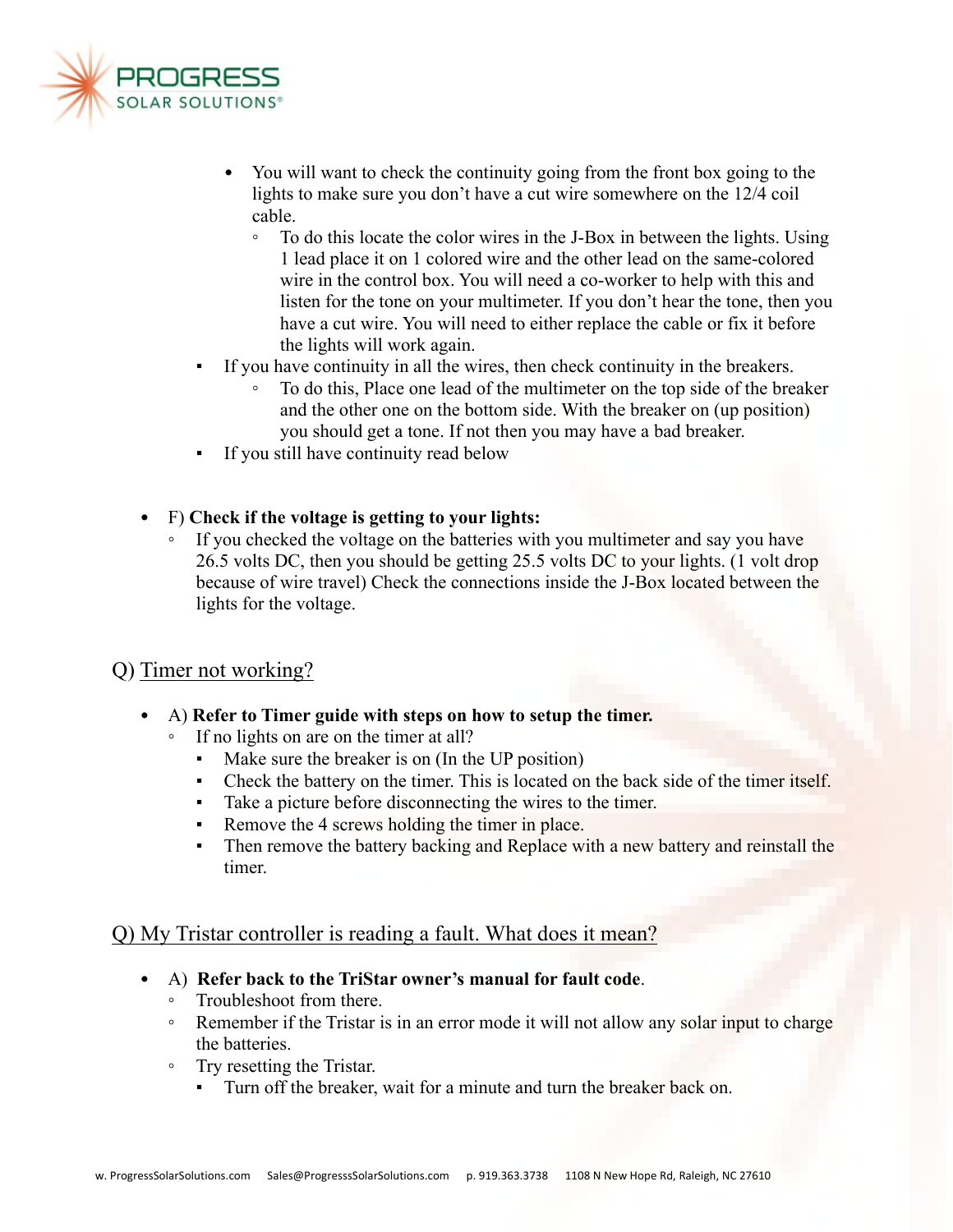

#### Q) Can I charge my unit with a wall outlet or generator?

- A) **Yes, there is an on-board AC battery charger built into your unit**.
	- There is a receptacle located on the rear passenger side that you can plug a power supply to the battery charger.
	- Remember to use a **20amp** circuit if you're getting power from a wall receptacle. The battery charger uses 14 amp of AC current. If you're using a generator, use at least a 3KW (running watts) sized generator.

#### Q) How long does it take the AC battery charger to recharge my batteries?

- A) **That depends on the depth of discharge of the batteries.**
	- The batteries will normally recharge within 8 to 12 hrs. depending on the depth of discharge. (22vdc-24.5vdc)
	- If your batteries are lower, then the above the ac charger will take longer to charge the battery bank if it will charge them at all.
		- **NOTE:** Battery banks that are below **20vdc** may not come back at all. Therefore, it is very important to keep the solar wings up and breakers on for the solar charge controllers, even when not in use, to maintain the battery bank.

#### Q) What are some appropriate solar input voltages?

- A) **The solar input voltage will vary depending on what stage of charging your unit is in.**
	- You will see solar input voltages between 80 volts to 12 volts DC. If the unit is in the sunlight, otherwise you may see much lower voltages.
	- It's important to note that is it's about the voltage of the solar panels but about the amperage going into your batteries.

#### Q) The solar panels don't seem to be charging according to the remote meter (if equipped), no wattage showing, is there something wrong?

- A) **No, the Tri-Star remote meter will only display what wattage the batteries are expecting.** 
	- Exp: one side of the solar panel is showing 113 watts, the other side pointed in the same direction is only showing 30 watts.
		- **•** This is because the voltage of the battery bank is almost topped off and is only allowing (x) number of solar panels to provide power to the battery bank.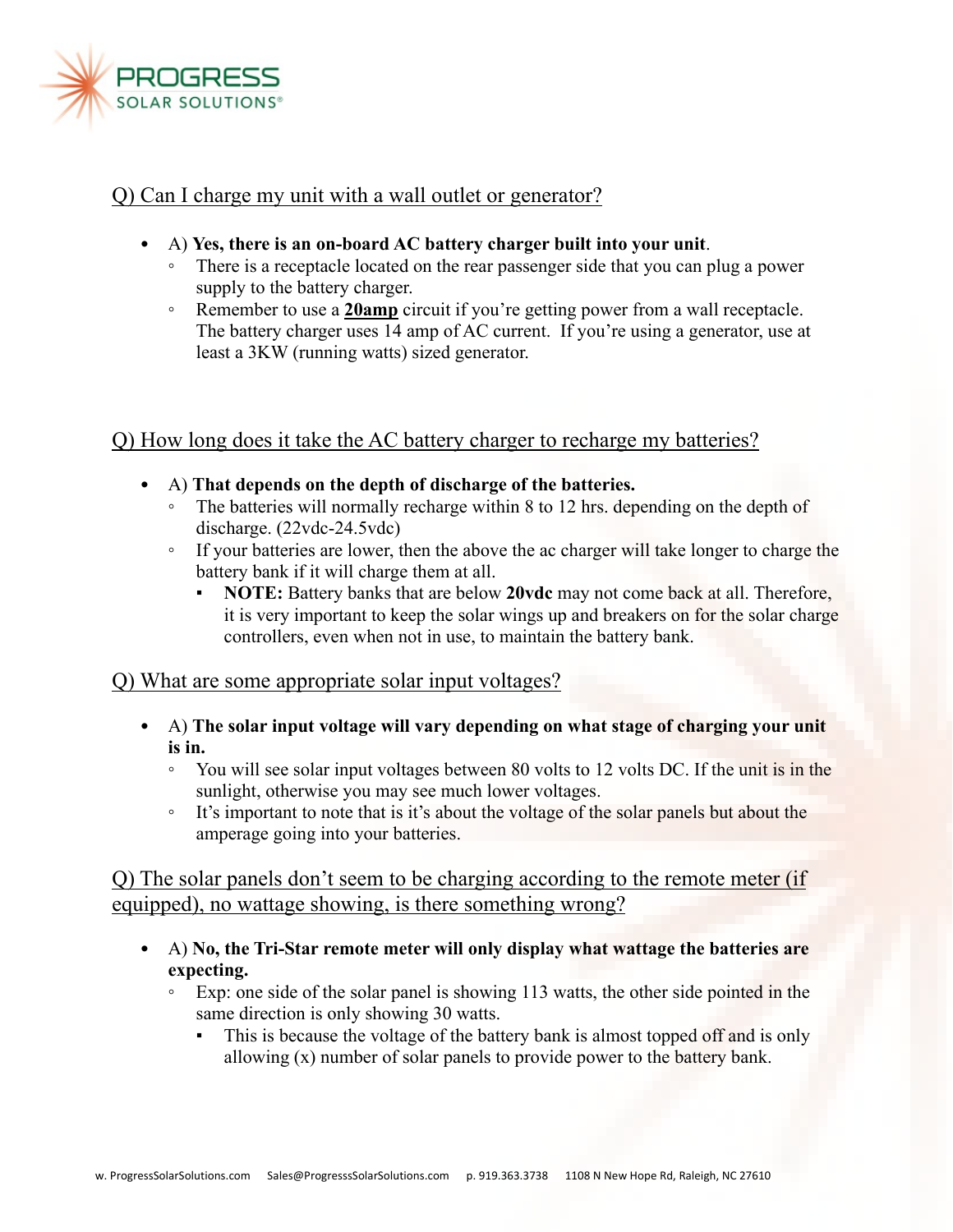

## **Delta Volt Fuel Gauge**

Q) My fuel gauge shows my battery capacity in the RED for several days in a row. Is my unit charging?

- A) **YES, once your fuel gauge enters the RED it will not move back up the LED line till your battery voltage reach's 26 volts.**
- If your unit is working 7 days a week and you're in the Fall Winter months, it's hard for the SLT units to recover enough solar input in one day to get the battery voltage above 26 volts. Read the user manual on the delta-volt for more information on LED color code.
	- The new delta-volt fuel gauges reset themselves every 7 mins to give the customer a better accurate reading of battery capacity.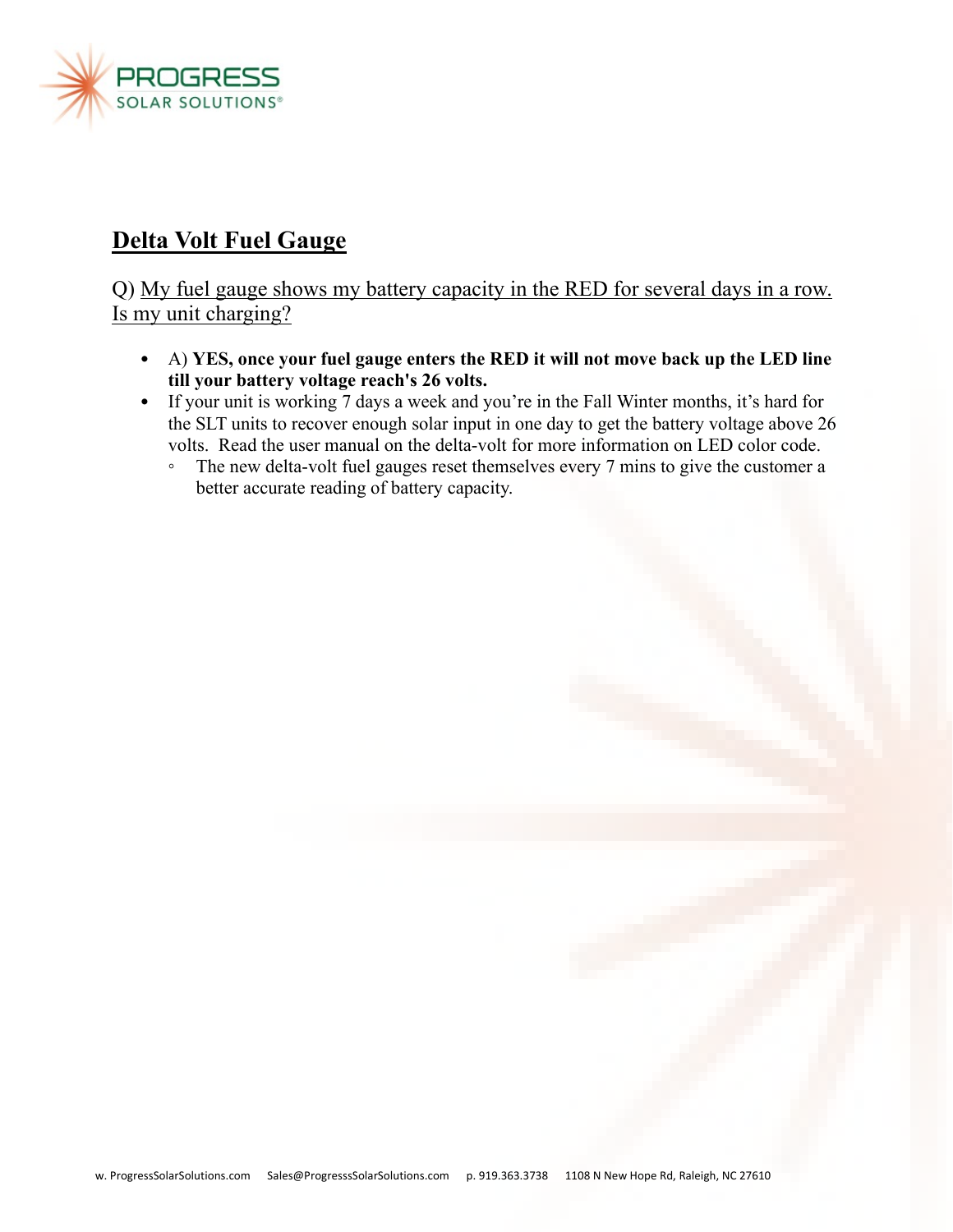

## **Wind Turbine** (SLTW Models)

Q) How do I know the wind turbine is producing power?

- A) **The wind turbine switch must be in the ON position.**
- If there's enough wind to rotate the turbine and produce power, a **solid green led light** will illuminate on the bottom side of the tail fan.
	- If you see **flashing green led light**, once per second, then your wind turbine is in regulation mode.
		- This is when the battery voltage reaches it's set point and stops charging the batteries.
	- If you see **Flashing green led light**, 10 per second then the wind turbine is in over speed protection mode. Due to high winds over 50mph. once the wind is below 50mph the wind turbine will start rotating again, to produce power, if needed.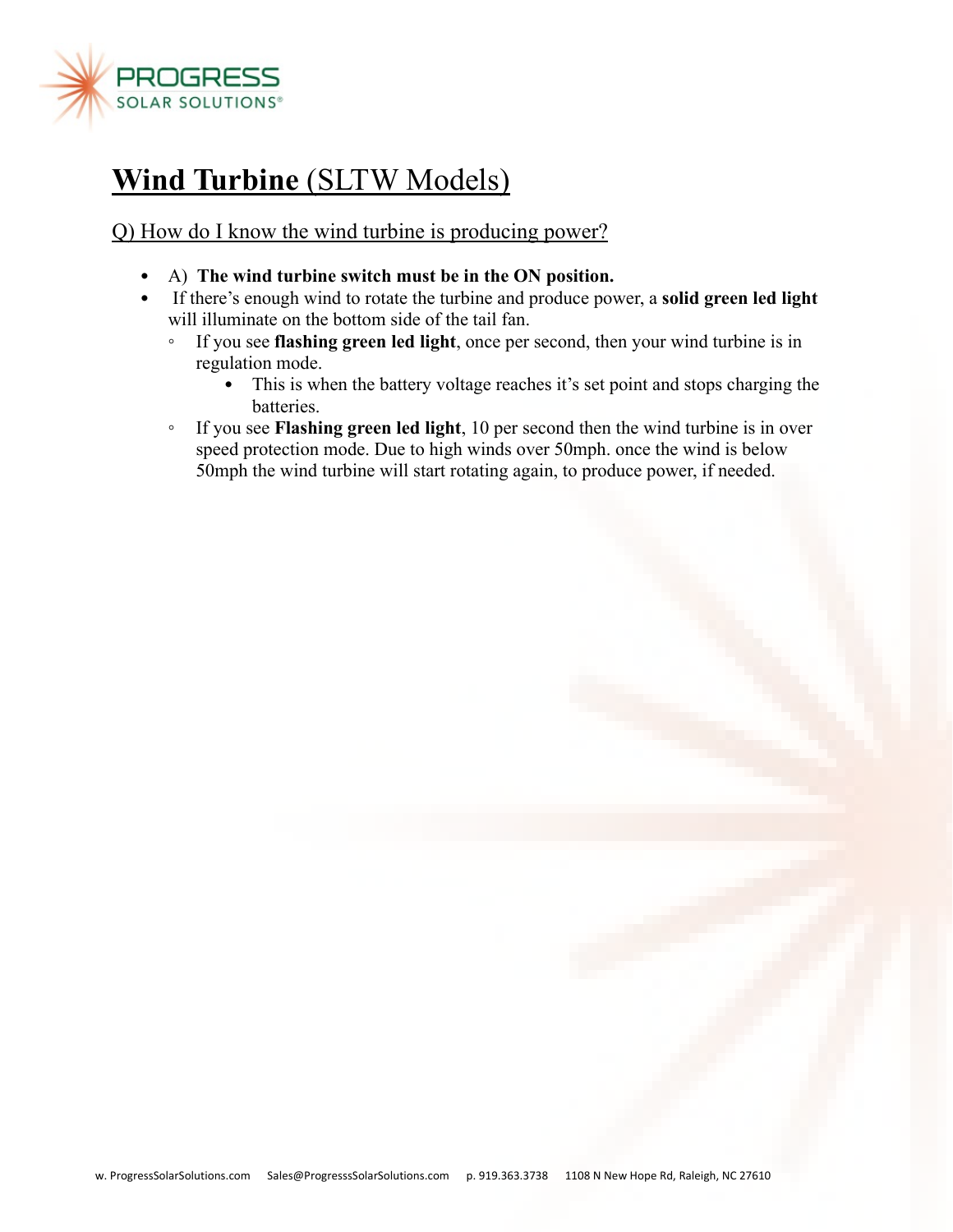

# **Gas/LPG Hybrid Generator (SHYB Models)**

Q) Why don't I have any power to my generator?

- A) **Check to make sure the main Disconnect Switch located in the front of the unit is in the ON position.**
	- Check to make sure the light for the generator battery is **ON** and the led indicator is lite up.
	- Check and make sure the toggle switch for the generator itself it in the **RUN** position.
- Once you have checked the above steps locate the Dynagen controller in the control panel. It should be on and will say "NOT IN AUTO, WAITING TO START"

Q) How do I manually start the generator?

- A) **Make sure the generator has the proper fuel type you will be using i.e., LPG or Gasoline.**
- Make sure the Oil is full.
- Then on the Dynagen Auto start controller, push the auto button once then the run button, you will see a count down and then the generator will begin trying to start.
- Q) If I manually start my generator, will it turn off with the auto start?
	- A) **No, if you manually start the generator you need to manually turn off the generator.**

Q) How to I put the generator in auto start?

- A) **To do this all you need to do it make sure the Dynagen controller is on. (IF it isn't push, the off button and wait for it to load and turn on)**
- After it's on, Simply push the Auto button on the controller and it should now read across the screen "IN AUTO WAITING TO START".
- Now it's in the auto mode.

Q) My generator is not cranking.

- A) **There could be several reasons why the generator did not crank.**
	- Check that the propane tanks are open and propane tanks have propane.
	- Check to make sure generator toggle switch is in the ON position.
	- Check the breaker on the generator is ON.
	- Check your oil level, generator has a low oil shut-off which will not allow generator to turn ON if oil level is low.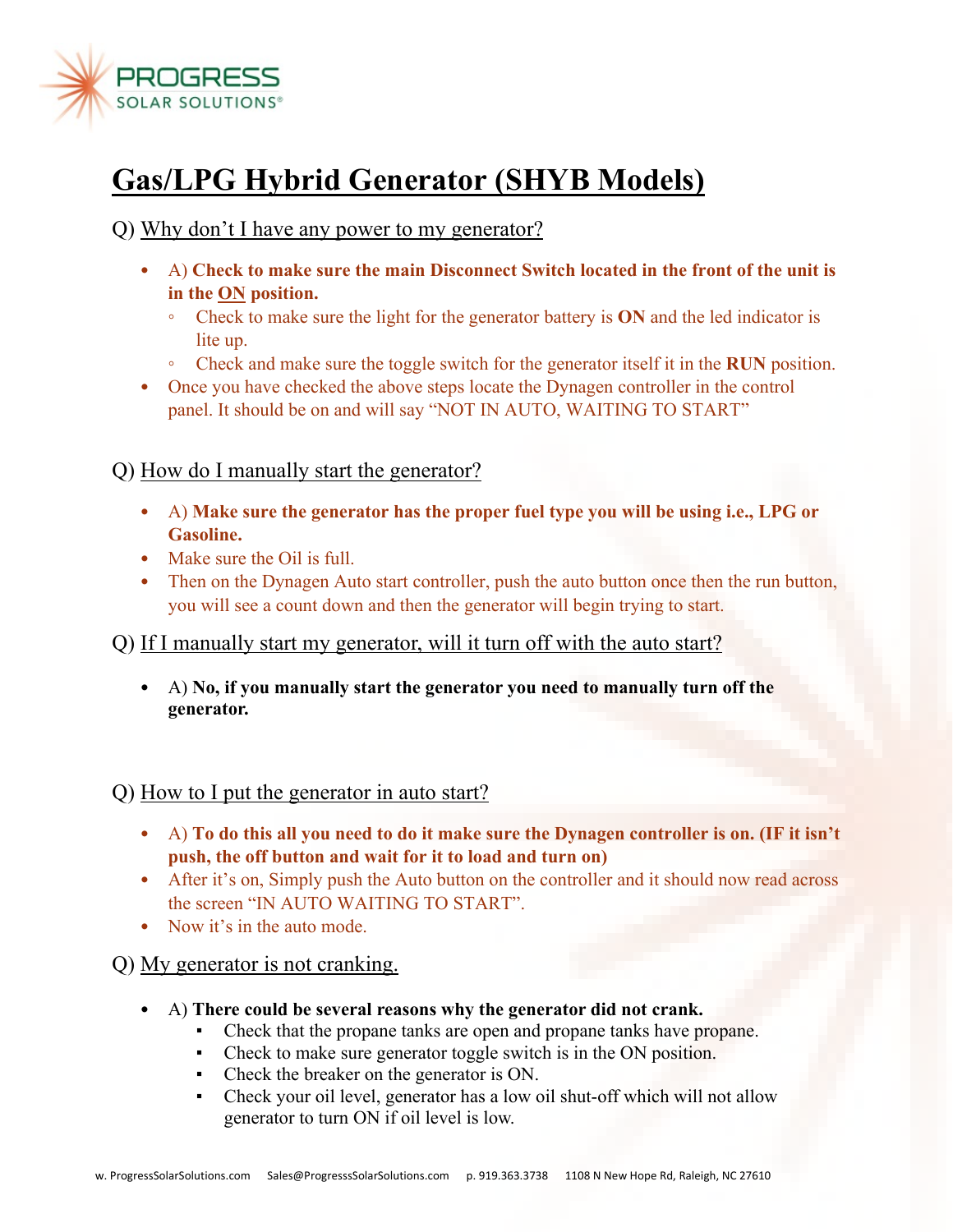

- If you have manually cranked generator and it's not cranking over
	- Check starting battery leads make sure these leads are across the main battery bank for only 12V. The Negative lead should be on the main negative i.e., parallel connection. The positive lead should be in the middle of the battery bank across 12V.
- Check with a multimeter to make sure the starter is getting 12-14 volts only.
- If while using the multimeter you see 15-19 volts or higher, remove the red lead and place it in the correct spot for 12-14 volts. The red lead should be in the middle of the battery bank.
- Try starting the generator without using the auto start controller.
	- To due this use, the toggle switch located on the generator itself and see if it starts.
	- If the generator doesn't start check regulator
		- Open the connection between the regulator and then generator. There should be a small 2-foot hose between the regulator and the generator, open the connection slightly and make sure you hear/smell propane.
- There should be a small cube relay and socket located on the generator, it will have a few green wires, white wires and black wires going to and from it. This relay controls the signal for the auto start controller. Make sure the cube relay is there and isn't blown.
	- If the relay is missing or blown replace and try starting the generator again.

#### Q) My Dynagen had an error code, "Failure to Start", or "Under Voltage" what may cause this?

• A) **Follow the same procedure listed above.**

#### Q) My Dynagen had an error code, "Failure to Start", or "Low Frequency" what may cause this?

- **A) Check to make sure you are getting the correct hertz out of the generator (60+ HZ)**
	- If you aren't getting 60+ HZ this is why the generator is shutting down.
		- Check for a plugged or dirty air filter.
		- Check for poor fuel or an almost empty propane tank
		- Reduce the load from the generator, to see if this helps.
			- If you are trying to charge the battery bank and the battery bank is below 20volts or less this will cause the generator to over work past it's limits.
		- Plug the AC (shore power) in and charge the battery bank up past 22Volts dc. This will allow the generator to work within its limits.